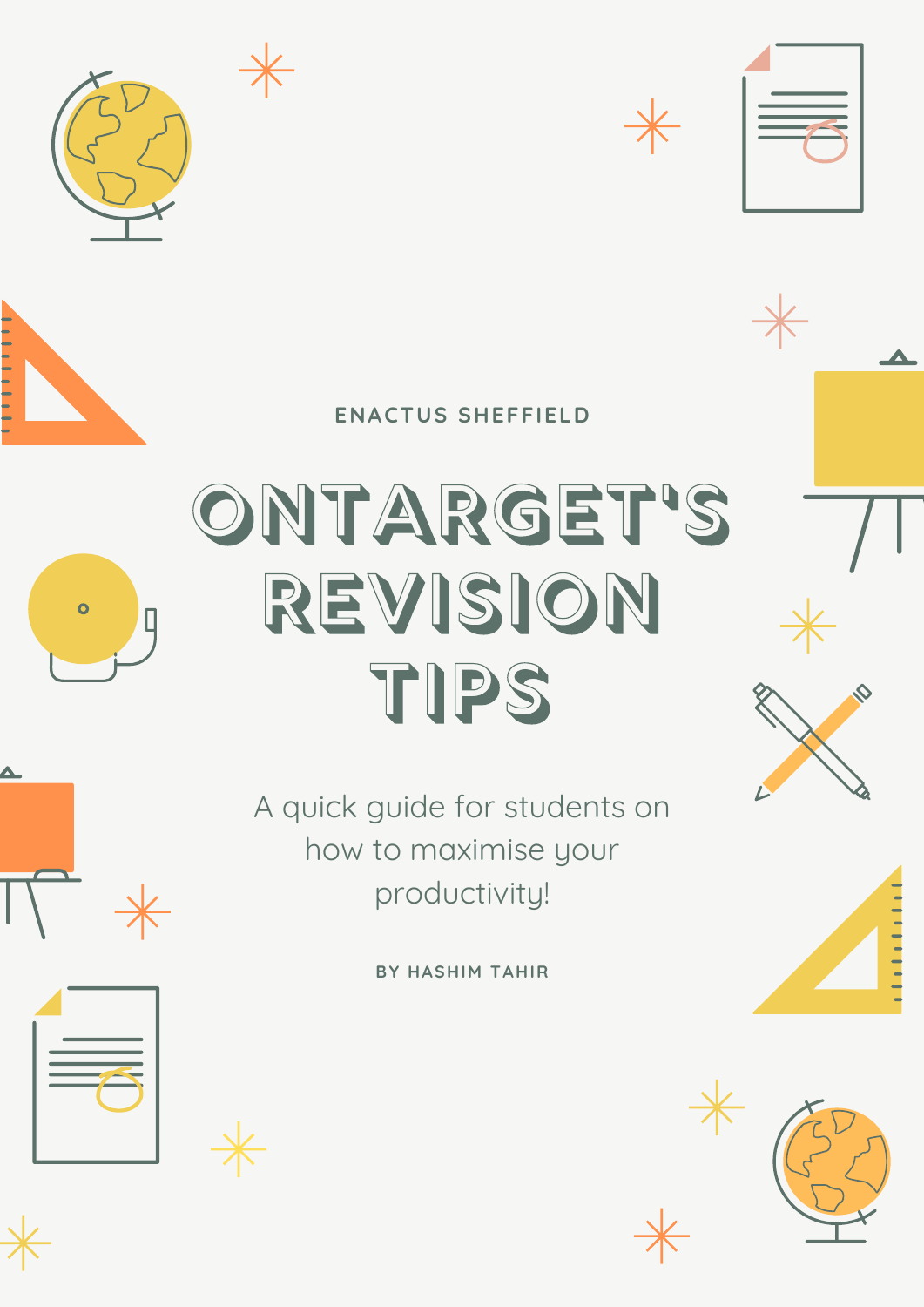# 66 A little progress each day adds up to big results

## SATYA NANI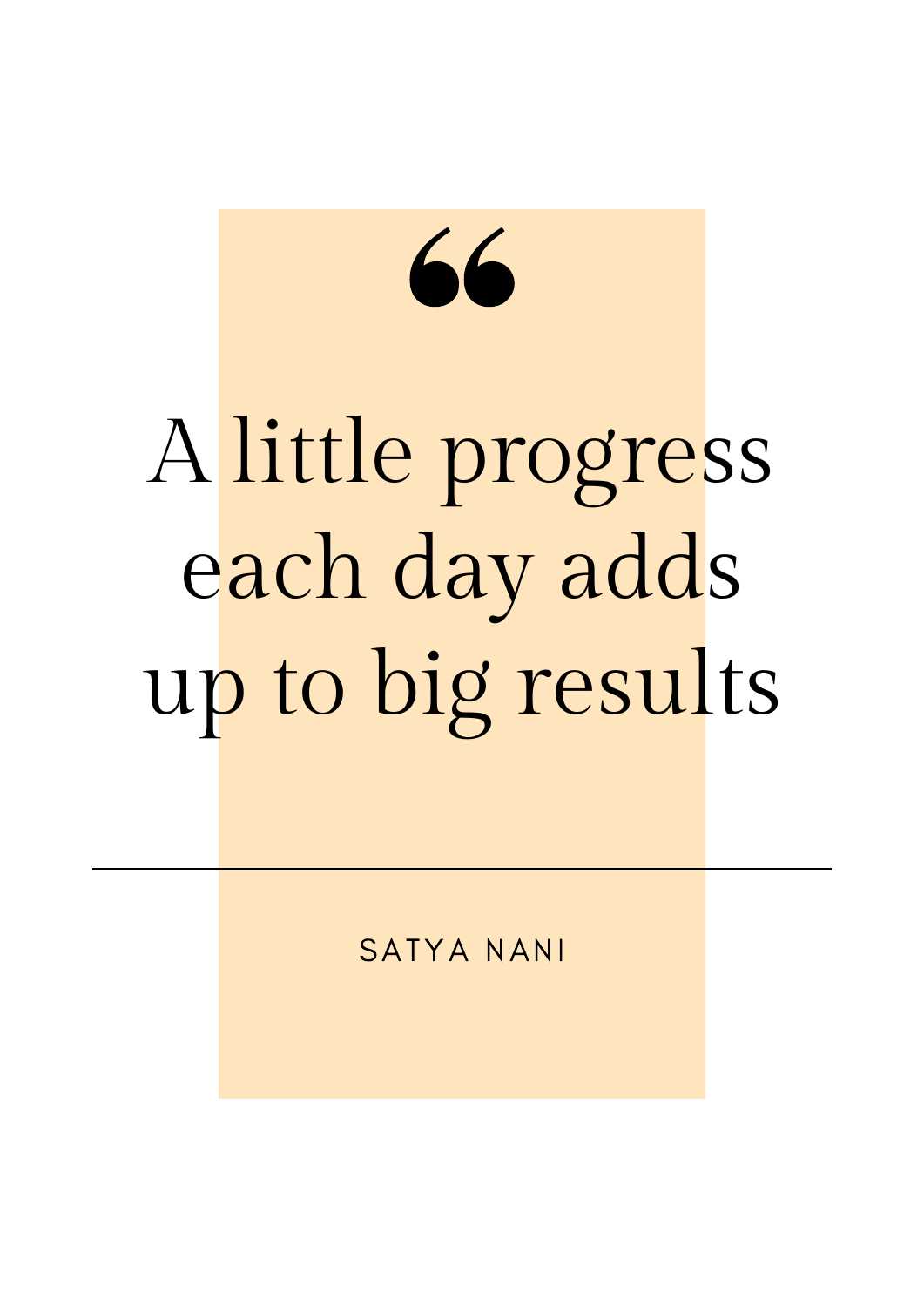Before revision, it can be helpful to identify what type of learner you are. This will help you decide on the most appropriate methods to use for effective revision. You can find out what type of learner you are by taking this quiz: https://bit.ly/2Ubz6rk 1.



Once you have discovered what type of learner you are, you can read more about how you process information and what revision tips will

be useful here: https://bit.ly/38uNxPG



- Visual
- Aural
- Verbal
- Physical
- Logical
- Social
- Solitary

Types of learners...

## Which one are you?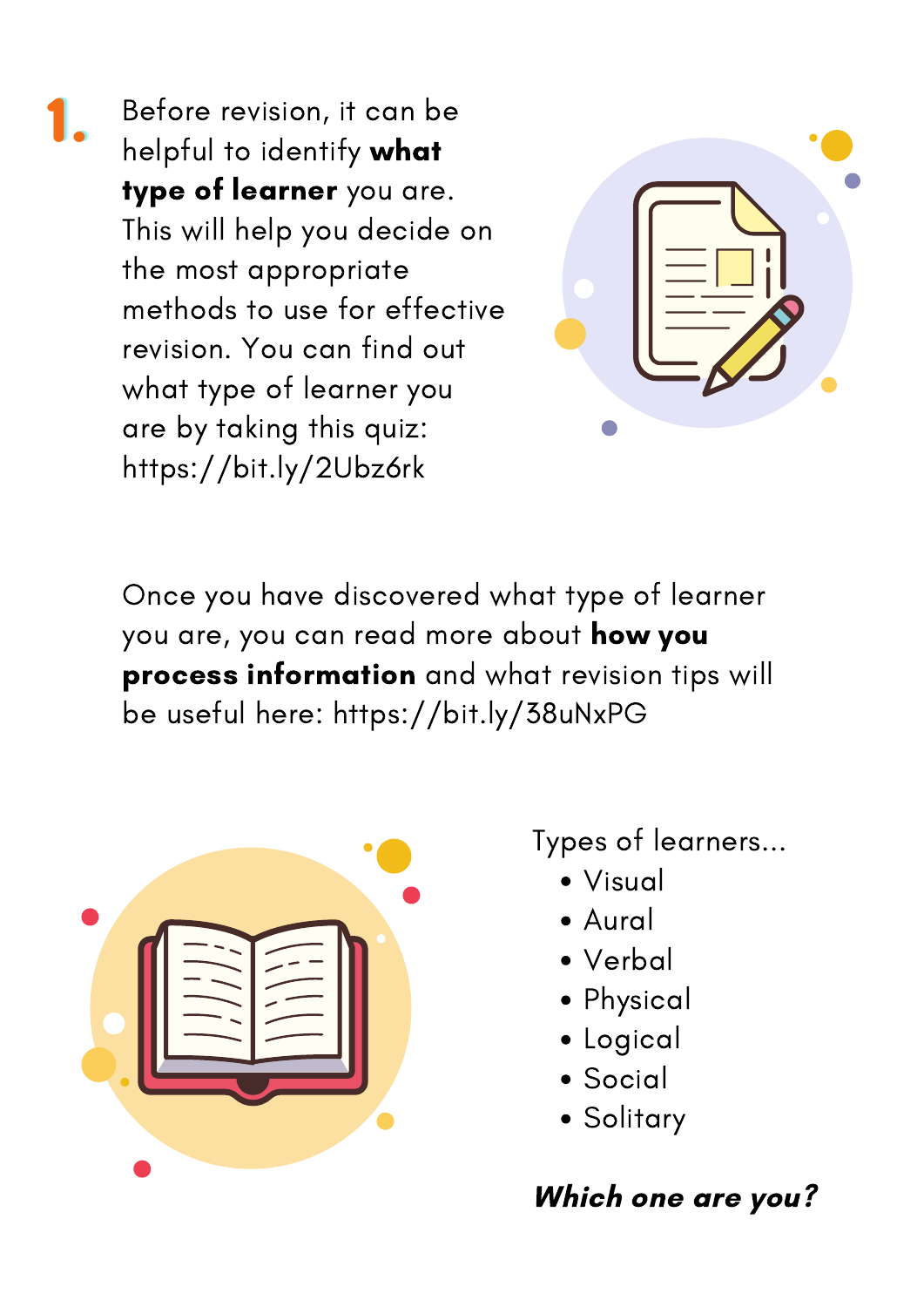Before starting your revision, try to set out some goals at the end; what is it you want to achieve? For the day, as well as the long term goal. This gives you a target to work towards when revising. 2.





Creating a revision timetable is a great way to structure the content you need to learn over a given period of time. They can range from covering a two week period to the whole year with important dates and exams noted down. 3.

When making notes from any material, try to summarise the information in your own words as much as possible. Use simple words and shorthand to get the key information. This will help to build your understanding of the content. The best way to make brief, easy to read notes is using the Cornell method: https://bit.ly/35hvCKh 4.

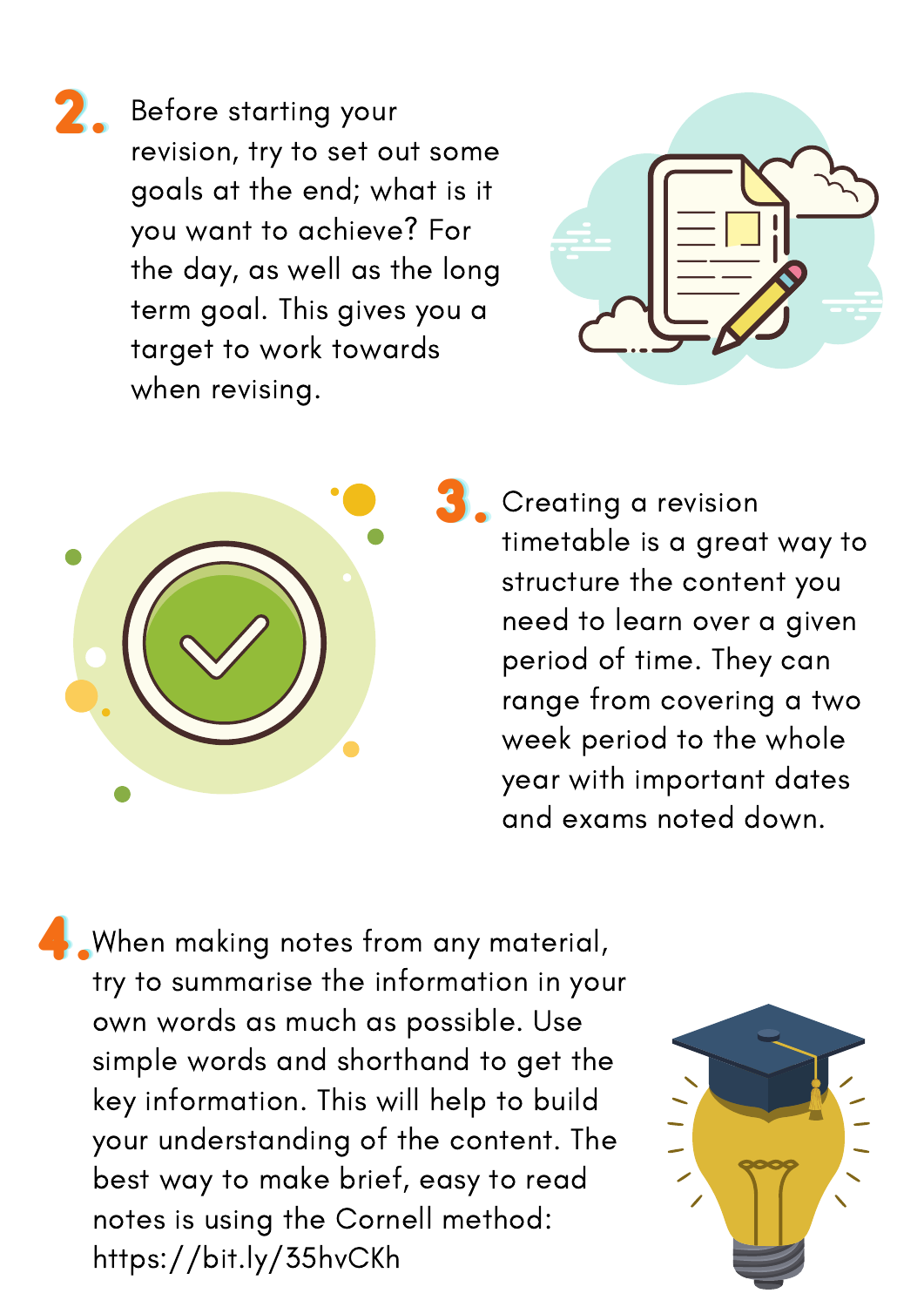If you are making notes online, there are a few useful applications for note taking such as google docs and OneNote. Information on more tools for online note making can be found here: https://bit.ly/32ydLND



A great way to effectively memorise notes and key facts is by using the spaced repetition technique, more information can be found here: https://bit.ly/2IqGltp

Make sure to always plan time for breaks and rest. Overworking and doing repeated late nights will actually hinder your ability to recall information later on. 7.



5.